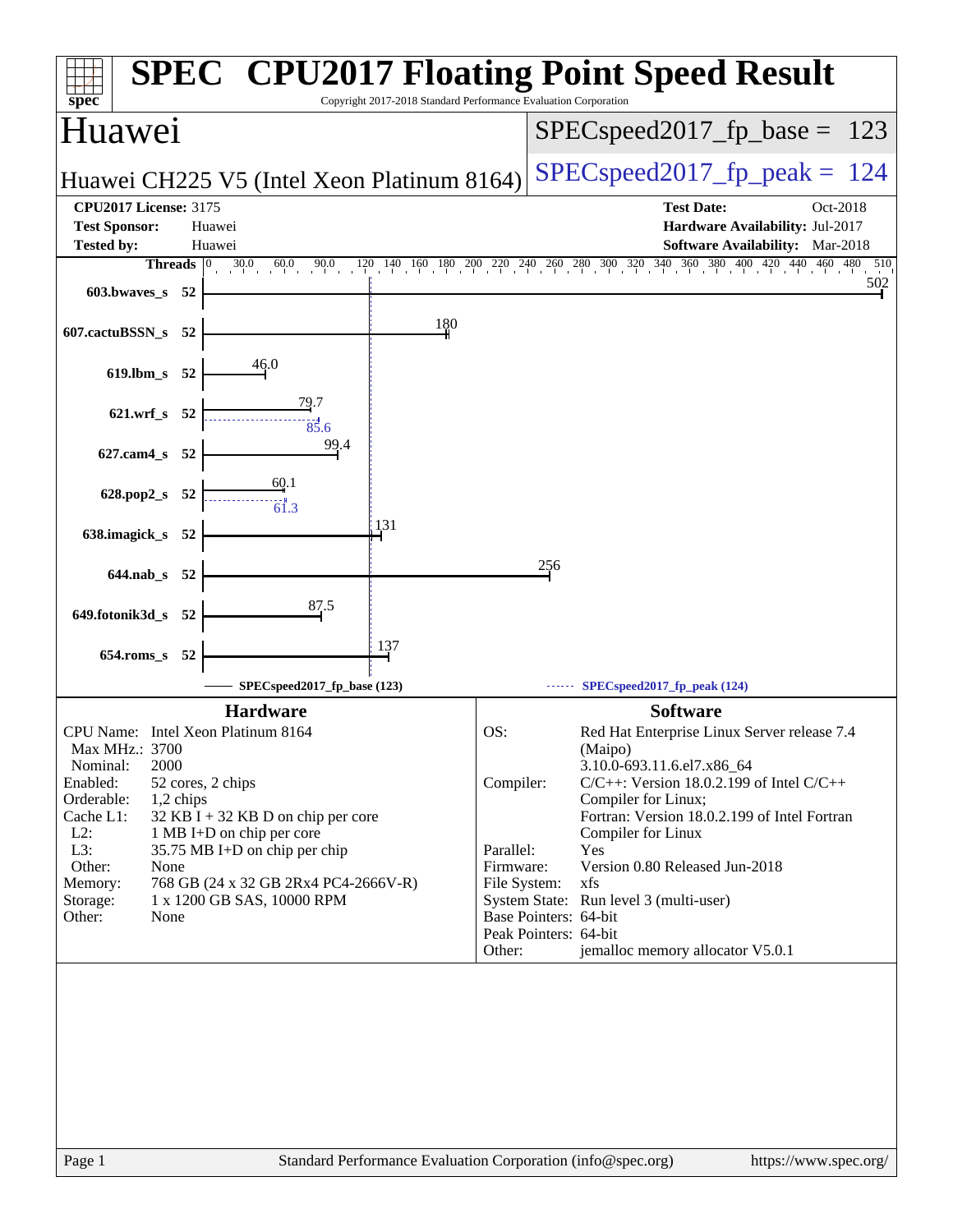| <b>SPEC CPU2017 Floating Point Speed Result</b><br>Copyright 2017-2018 Standard Performance Evaluation Corporation |                                                                      |                |              |                       |              |                |                                 |                      |                |              |                       |                     |                       |                     |
|--------------------------------------------------------------------------------------------------------------------|----------------------------------------------------------------------|----------------|--------------|-----------------------|--------------|----------------|---------------------------------|----------------------|----------------|--------------|-----------------------|---------------------|-----------------------|---------------------|
| $spec*$<br>Huawei                                                                                                  |                                                                      |                |              |                       |              |                | $SPEC speed2017_fp\_base = 123$ |                      |                |              |                       |                     |                       |                     |
| $SPEC speed2017_fp\_peak = 124$<br>Huawei CH225 V5 (Intel Xeon Platinum 8164)                                      |                                                                      |                |              |                       |              |                |                                 |                      |                |              |                       |                     |                       |                     |
| <b>CPU2017 License: 3175</b><br><b>Test Date:</b><br>Oct-2018                                                      |                                                                      |                |              |                       |              |                |                                 |                      |                |              |                       |                     |                       |                     |
| <b>Test Sponsor:</b><br>Hardware Availability: Jul-2017<br>Huawei                                                  |                                                                      |                |              |                       |              |                |                                 |                      |                |              |                       |                     |                       |                     |
| <b>Tested by:</b><br><b>Software Availability:</b> Mar-2018<br>Huawei                                              |                                                                      |                |              |                       |              |                |                                 |                      |                |              |                       |                     |                       |                     |
| <b>Results Table</b>                                                                                               |                                                                      |                |              |                       |              |                |                                 |                      |                |              |                       |                     |                       |                     |
| <b>Benchmark</b>                                                                                                   |                                                                      | <b>Seconds</b> |              | <b>Base</b>           |              | <b>Seconds</b> |                                 |                      | <b>Seconds</b> | <b>Ratio</b> | Peak                  |                     |                       |                     |
| 603.bwaves_s                                                                                                       | <b>Threads</b><br>52                                                 | 117            | Ratio<br>502 | <b>Seconds</b><br>118 | Ratio<br>502 | 117            | Ratio<br>502                    | <b>Threads</b><br>52 | 117            | 502          | <b>Seconds</b><br>118 | <b>Ratio</b><br>502 | <b>Seconds</b><br>117 | <b>Ratio</b><br>502 |
| 607.cactuBSSN s                                                                                                    | 52                                                                   | 91.8           | 182          | 92.7                  | 180          | 93.1           | 179                             | 52                   | 91.8           | 182          | 92.7                  | <b>180</b>          | 93.1                  | 179                 |
| 619.lbm s                                                                                                          | 52                                                                   | 114            | 46.0         | 114                   | 45.9         | 113            | 46.2                            | 52                   | 114            | 46.0         | 114                   | 45.9                | 113                   | 46.2                |
|                                                                                                                    | 52                                                                   | 166            | 79.8         | 166                   | 79.7         | 167            | 79.1                            | 52                   | 155            | 85.4         | 155                   | 85.6                | 154                   | 85.7                |
| $621.wrf$ <sub>S</sub><br>$627$ .cam $4 \text{ s}$                                                                 | 52                                                                   | 89.2           | 99.4         | 89.3                  | 99.2         | 89.0           | 99.5                            | 52                   | 89.2           | 99.4         | 89.3                  | 99.2                | 89.0                  | 99.5                |
| 628.pop2_s                                                                                                         | 52                                                                   | 200            | 59.2         | 197                   | 60.4         | 198            | 60.1                            | 52                   | 193            | 61.6         | 194                   | 61.3                | 197                   | 60.1                |
| 638.imagick_s                                                                                                      | 52                                                                   | 110            | 132          | <b>110</b>            | 131          | 116            | 125                             | 52                   | 110            | 132          | <b>110</b>            | 131                 | 116                   | 125                 |
| $644$ .nab s                                                                                                       | 52                                                                   | 68.2           | 256          | 68.2                  | 256          | 68.3           | 256                             | 52                   | 68.2           | 256          | 68.2                  | 256                 | 68.3                  | 256                 |
| 649.fotonik3d s                                                                                                    | 52                                                                   | 104            | 87.5         | 104                   | 87.6         | 105            | 87.0                            | 52                   | <b>104</b>     | 87.5         | 104                   | 87.6                | 105                   | 87.0                |
|                                                                                                                    | 52                                                                   | 115            | 137          | 115                   | 137          | 115            | 136                             |                      | 115            | 137          |                       |                     | 115                   | 136                 |
|                                                                                                                    | 52<br>654.roms_s<br>115<br>137<br>$SPEC speed2017_fp\_base =$<br>123 |                |              |                       |              |                |                                 |                      |                |              |                       |                     |                       |                     |
| $SPECspeed2017$ fp peak =<br>124                                                                                   |                                                                      |                |              |                       |              |                |                                 |                      |                |              |                       |                     |                       |                     |
| Results appear in the order in which they were run. Bold underlined text indicates a median measurement.           |                                                                      |                |              |                       |              |                |                                 |                      |                |              |                       |                     |                       |                     |

#### **[Operating System Notes](http://www.spec.org/auto/cpu2017/Docs/result-fields.html#OperatingSystemNotes)**

Stack size set to unlimited using "ulimit -s unlimited"

#### **[General Notes](http://www.spec.org/auto/cpu2017/Docs/result-fields.html#GeneralNotes)**

Environment variables set by runcpu before the start of the run: KMP\_AFFINITY = "granularity=fine,compact" LD\_LIBRARY\_PATH = "/spec2017/lib/ia32:/spec2017/lib/intel64:/spec2017/je5.0.1-32:/spec2017/je5.0.1-64" OMP\_STACKSIZE = "192M"

 Binaries compiled on a system with 1x Intel Core i7-6700K CPU + 32GB RAM memory using Redhat Enterprise Linux 7.5 Transparent Huge Pages enabled by default Prior to runcpu invocation Filesystem page cache synced and cleared with: sync; echo 3> /proc/sys/vm/drop\_caches Yes: The test sponsor attests, as of date of publication, that CVE-2017-5754 (Meltdown) is mitigated in the system as tested and documented. Yes: The test sponsor attests, as of date of publication, that CVE-2017-5753 (Spectre variant 1) is mitigated in the system as tested and documented. Yes: The test sponsor attests, as of date of publication, that CVE-2017-5715 (Spectre variant 2) is mitigated in the system as tested and documented. jemalloc, a general purpose malloc implementation built with the RedHat Enterprise 7.5, and the system compiler gcc 4.8.5 sources available from jemalloc.net or <https://github.com/jemalloc/jemalloc/releases>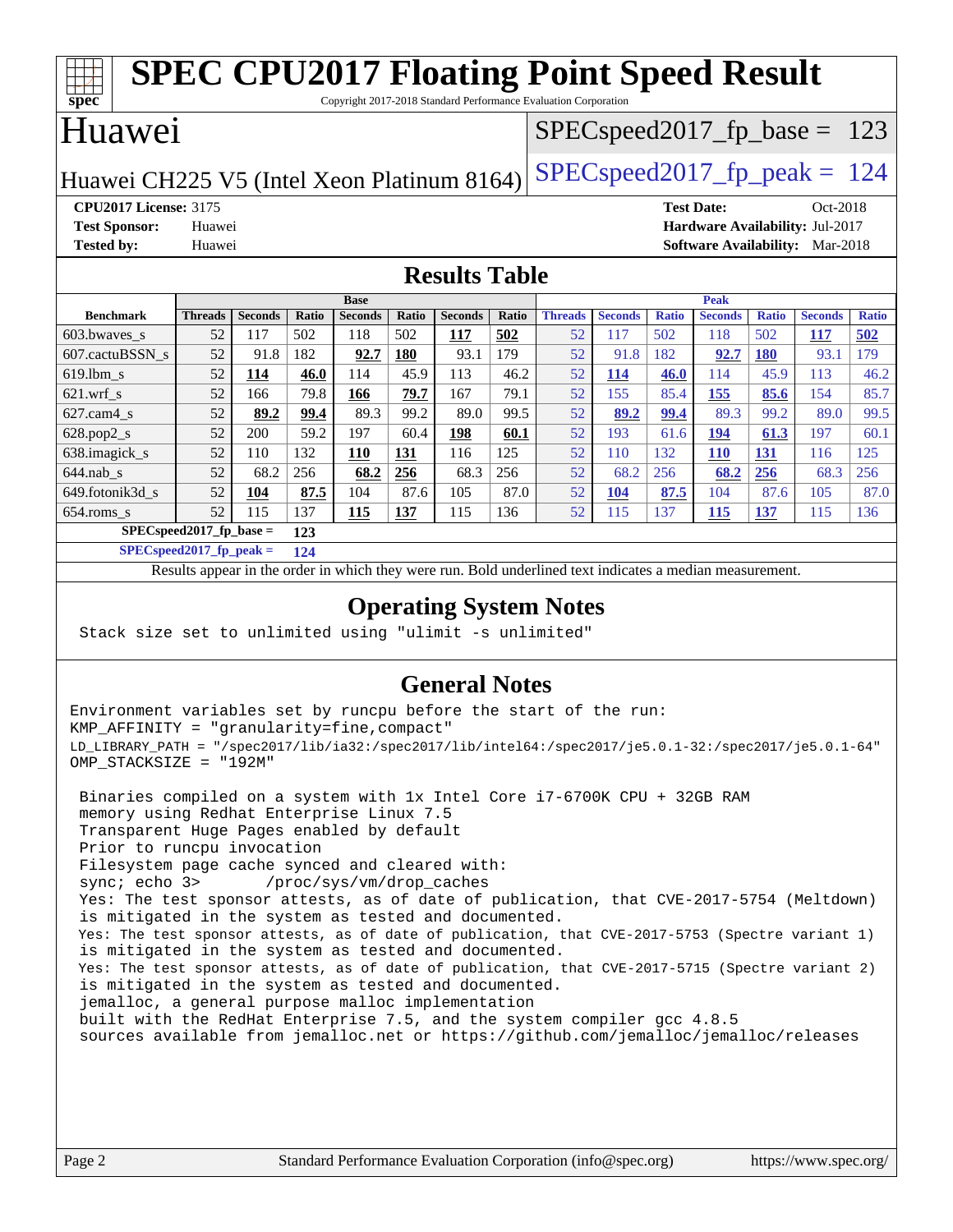| $spec^*$                                                                                                                                                                                                                                                                                                                                                                                                                                                                                                                                                                                                                                                                                                                                      | Copyright 2017-2018 Standard Performance Evaluation Corporation                                                                                                      | <b>SPEC CPU2017 Floating Point Speed Result</b>                                                                                                                                                                                                                                                                                           |
|-----------------------------------------------------------------------------------------------------------------------------------------------------------------------------------------------------------------------------------------------------------------------------------------------------------------------------------------------------------------------------------------------------------------------------------------------------------------------------------------------------------------------------------------------------------------------------------------------------------------------------------------------------------------------------------------------------------------------------------------------|----------------------------------------------------------------------------------------------------------------------------------------------------------------------|-------------------------------------------------------------------------------------------------------------------------------------------------------------------------------------------------------------------------------------------------------------------------------------------------------------------------------------------|
| Huawei                                                                                                                                                                                                                                                                                                                                                                                                                                                                                                                                                                                                                                                                                                                                        |                                                                                                                                                                      | $SPEC speed2017_f p\_base = 123$                                                                                                                                                                                                                                                                                                          |
| Huawei CH225 V5 (Intel Xeon Platinum 8164)                                                                                                                                                                                                                                                                                                                                                                                                                                                                                                                                                                                                                                                                                                    |                                                                                                                                                                      | $SPEC speed2017_fp\_peak = 124$                                                                                                                                                                                                                                                                                                           |
| <b>CPU2017 License: 3175</b><br><b>Test Sponsor:</b><br>Huawei<br><b>Tested by:</b><br>Huawei                                                                                                                                                                                                                                                                                                                                                                                                                                                                                                                                                                                                                                                 |                                                                                                                                                                      | <b>Test Date:</b><br>Oct-2018<br>Hardware Availability: Jul-2017<br><b>Software Availability:</b> Mar-2018                                                                                                                                                                                                                                |
|                                                                                                                                                                                                                                                                                                                                                                                                                                                                                                                                                                                                                                                                                                                                               | <b>Platform Notes</b>                                                                                                                                                |                                                                                                                                                                                                                                                                                                                                           |
| BIOS configuration:<br>Power Policy Set to Load Balance<br>Hyper-Threading Set to Disable<br>XPT Prefetch Set to Enabled<br>Sysinfo program /spec2017/bin/sysinfo<br>Rev: r5797 of 2017-06-14 96c45e4568ad54c135fd618bcc091c0f<br>running on localhost.localdomain Tue Oct 9 04:22:34 2018<br>SUT (System Under Test) info as seen by some common utilities.<br>For more information on this section, see<br>https://www.spec.org/cpu2017/Docs/config.html#sysinfo<br>From /proc/cpuinfo<br>model name: $Intel(R)$ Xeon $(R)$ Platinum 8164 CPU @ 2.00GHz<br>"physical id"s (chips)<br>2<br>52 "processors"<br>cpu cores : 26<br>siblings : 26<br>29<br>29<br>From 1scpu:<br>Architecture:<br>$CPU$ op-mode( $s$ ):<br>Byte Order:<br>CPU(s): | x86_64<br>$32$ -bit, $64$ -bit<br>Little Endian<br>52                                                                                                                | cores, siblings (Caution: counting these is hw and system dependent. The following<br>excerpts from /proc/cpuinfo might not be reliable. Use with caution.)<br>physical 0: cores 0 1 2 3 4 5 6 8 9 10 11 12 13 16 17 18 19 20 21 22 24 25 26 27 28<br>physical 1: cores 0 1 2 3 4 5 6 8 9 10 11 12 13 16 17 18 19 20 21 22 24 25 26 27 28 |
| On-line CPU(s) list:<br>Thread(s) per core:<br>$Core(s)$ per socket:<br>Socket(s):<br>NUMA node(s):<br>Vendor ID:<br>CPU family:<br>Model:<br>Model name:<br>Stepping:<br>CPU MHz:<br>$CPU$ max $MHz:$<br>CPU min MHz:<br>BogoMIPS:<br>Virtualization:<br>L1d cache:<br>Lli cache:                                                                                                                                                                                                                                                                                                                                                                                                                                                            | $0 - 51$<br>1<br>26<br>2<br>2<br>GenuineIntel<br>6<br>85<br>4<br>2001.000<br>2001.0000<br>1000.0000<br>4000.00<br>$VT - x$<br>32K<br>32K<br>(Continued on next page) | $Intel(R) Xeon(R) Platinum 8164 CPU @ 2.00GHz$                                                                                                                                                                                                                                                                                            |
| Page 3                                                                                                                                                                                                                                                                                                                                                                                                                                                                                                                                                                                                                                                                                                                                        | Standard Performance Evaluation Corporation (info@spec.org)                                                                                                          | https://www.spec.org/                                                                                                                                                                                                                                                                                                                     |
|                                                                                                                                                                                                                                                                                                                                                                                                                                                                                                                                                                                                                                                                                                                                               |                                                                                                                                                                      |                                                                                                                                                                                                                                                                                                                                           |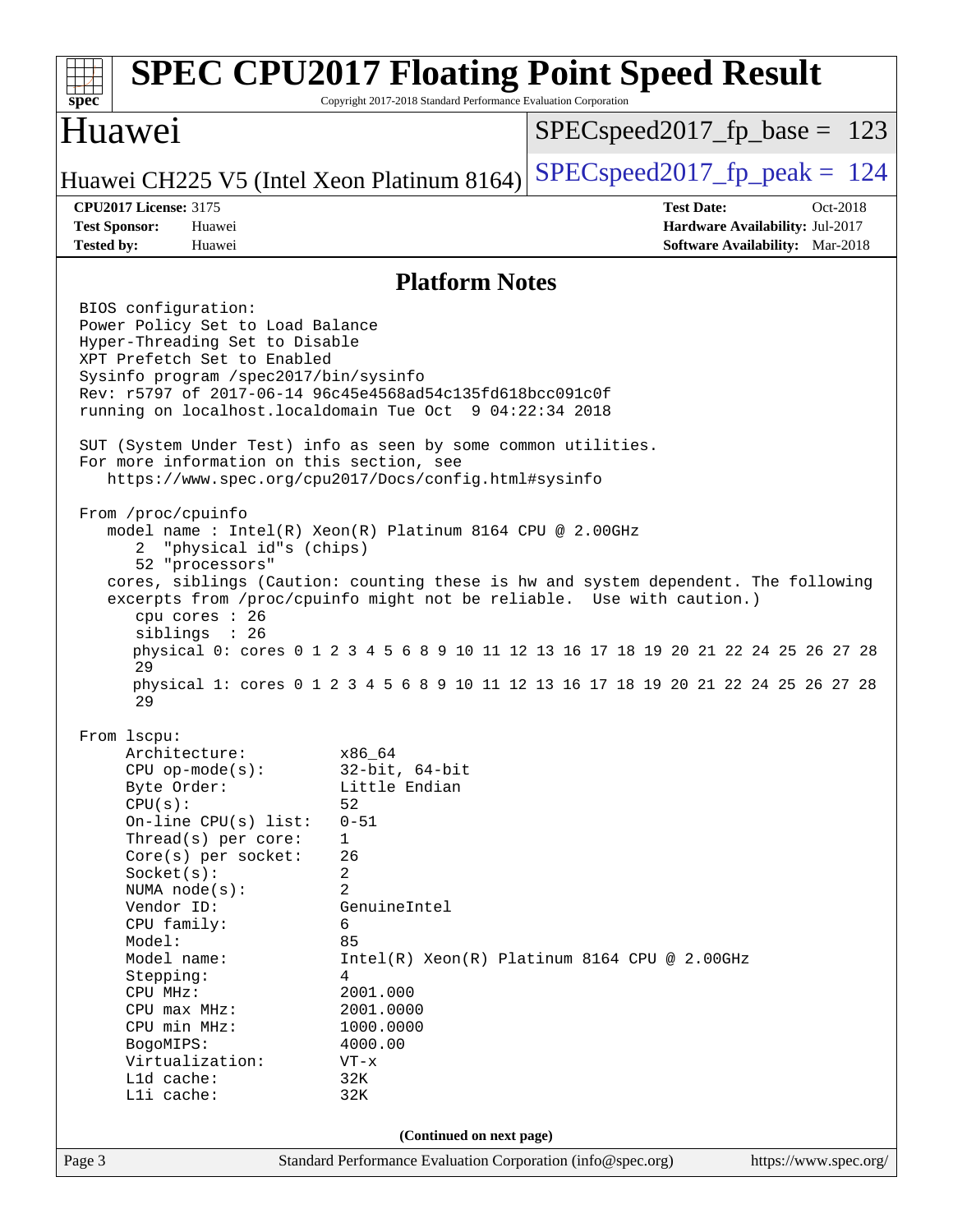| <b>SPEC CPU2017 Floating Point Speed Result</b><br>Copyright 2017-2018 Standard Performance Evaluation Corporation<br>spec <sup>®</sup>                                                                                                                                                                                                                                                                                                                                                                                                                                                                                                                                                                                                                                                                                                                                                          |                                                                                                     |
|--------------------------------------------------------------------------------------------------------------------------------------------------------------------------------------------------------------------------------------------------------------------------------------------------------------------------------------------------------------------------------------------------------------------------------------------------------------------------------------------------------------------------------------------------------------------------------------------------------------------------------------------------------------------------------------------------------------------------------------------------------------------------------------------------------------------------------------------------------------------------------------------------|-----------------------------------------------------------------------------------------------------|
| Huawei                                                                                                                                                                                                                                                                                                                                                                                                                                                                                                                                                                                                                                                                                                                                                                                                                                                                                           | $SPEC speed2017_f p\_base = 123$                                                                    |
| Huawei CH225 V5 (Intel Xeon Platinum 8164)                                                                                                                                                                                                                                                                                                                                                                                                                                                                                                                                                                                                                                                                                                                                                                                                                                                       | $SPEC speed2017_fp_peak = 124$                                                                      |
| <b>CPU2017 License: 3175</b><br><b>Test Sponsor:</b><br>Huawei<br><b>Tested by:</b><br>Huawei                                                                                                                                                                                                                                                                                                                                                                                                                                                                                                                                                                                                                                                                                                                                                                                                    | <b>Test Date:</b><br>Oct-2018<br>Hardware Availability: Jul-2017<br>Software Availability: Mar-2018 |
| <b>Platform Notes (Continued)</b>                                                                                                                                                                                                                                                                                                                                                                                                                                                                                                                                                                                                                                                                                                                                                                                                                                                                |                                                                                                     |
| L2 cache:<br>1024K<br>L3 cache:<br>36608K<br>NUMA node0 CPU(s):<br>$0 - 25$<br>NUMA node1 CPU(s):<br>$26 - 51$<br>Flagg:<br>pat pse36 clflush dts acpi mmx fxsr sse sse2 ss ht tm pbe syscall nx pdpelgb rdtscp<br>lm constant_tsc art arch_perfmon pebs bts rep_good nopl xtopology nonstop_tsc<br>aperfmperf eagerfpu pni pclmulqdq dtes64 ds_cpl vmx smx est tm2 ssse3 fma cx16 xtpr<br>pdcm pcid dca sse4_1 sse4_2 x2apic movbe popcnt tsc_deadline_timer aes xsave avx<br>f16c rdrand lahf_lm abm 3dnowprefetch epb cat_13 cdp_13 invpcid_single intel_pt<br>spec_ctrl ibpb_support tpr_shadow vnmi flexpriority ept vpid fsgsbase tsc_adjust<br>bmil hle avx2 smep bmi2 erms invpcid rtm cqm mpx rdt_a avx512f avx512dq rdseed adx<br>smap clflushopt clwb avx512cd avx512bw avx512vl xsaveopt xsavec xgetbvl cqm_llc<br>cqm_occup_llc cqm_mbm_total cqm_mbm_local dtherm ida arat pln pts | fpu vme de pse tsc msr pae mce cx8 apic sep mtrr pge mca cmov                                       |
| /proc/cpuinfo cache data<br>cache size : 36608 KB                                                                                                                                                                                                                                                                                                                                                                                                                                                                                                                                                                                                                                                                                                                                                                                                                                                |                                                                                                     |
| From numactl --hardware WARNING: a numactl 'node' might or might not correspond to a<br>physical chip.<br>$available: 2 nodes (0-1)$<br>node 0 cpus: 0 1 2 3 4 5 6 7 8 9 10 11 12 13 14 15 16 17 18 19 20 21 22 23 24 25<br>node 0 size: 391349 MB<br>node 0 free: 378046 MB<br>node 1 cpus: 26 27 28 29 30 31 32 33 34 35 36 37 38 39 40 41 42 43 44 45 46 47 48 49 50<br>51<br>node 1 size: 393216 MB<br>node 1 free: 378468 MB<br>node distances:<br>$\overline{0}$<br>node<br>1<br>10<br>21<br>0:<br>1:<br>21<br>10                                                                                                                                                                                                                                                                                                                                                                          |                                                                                                     |
| From /proc/meminfo<br>MemTotal:<br>790510872 kB<br>HugePages_Total:<br>0<br>Hugepagesize:<br>2048 kB                                                                                                                                                                                                                                                                                                                                                                                                                                                                                                                                                                                                                                                                                                                                                                                             |                                                                                                     |
| From /etc/*release* /etc/*version*<br>os-release:<br>NAME="Red Hat Enterprise Linux Server"<br>VERSION="7.4 (Maipo)"<br>ID="rhel"<br>ID LIKE="fedora"<br>VARIANT="Server"<br>VARIANT_ID="server"<br>VERSION_ID="7.4"                                                                                                                                                                                                                                                                                                                                                                                                                                                                                                                                                                                                                                                                             |                                                                                                     |
| (Continued on next page)<br>Standard Performance Evaluation Corporation (info@spec.org)<br>Page 4                                                                                                                                                                                                                                                                                                                                                                                                                                                                                                                                                                                                                                                                                                                                                                                                | https://www.spec.org/                                                                               |
|                                                                                                                                                                                                                                                                                                                                                                                                                                                                                                                                                                                                                                                                                                                                                                                                                                                                                                  |                                                                                                     |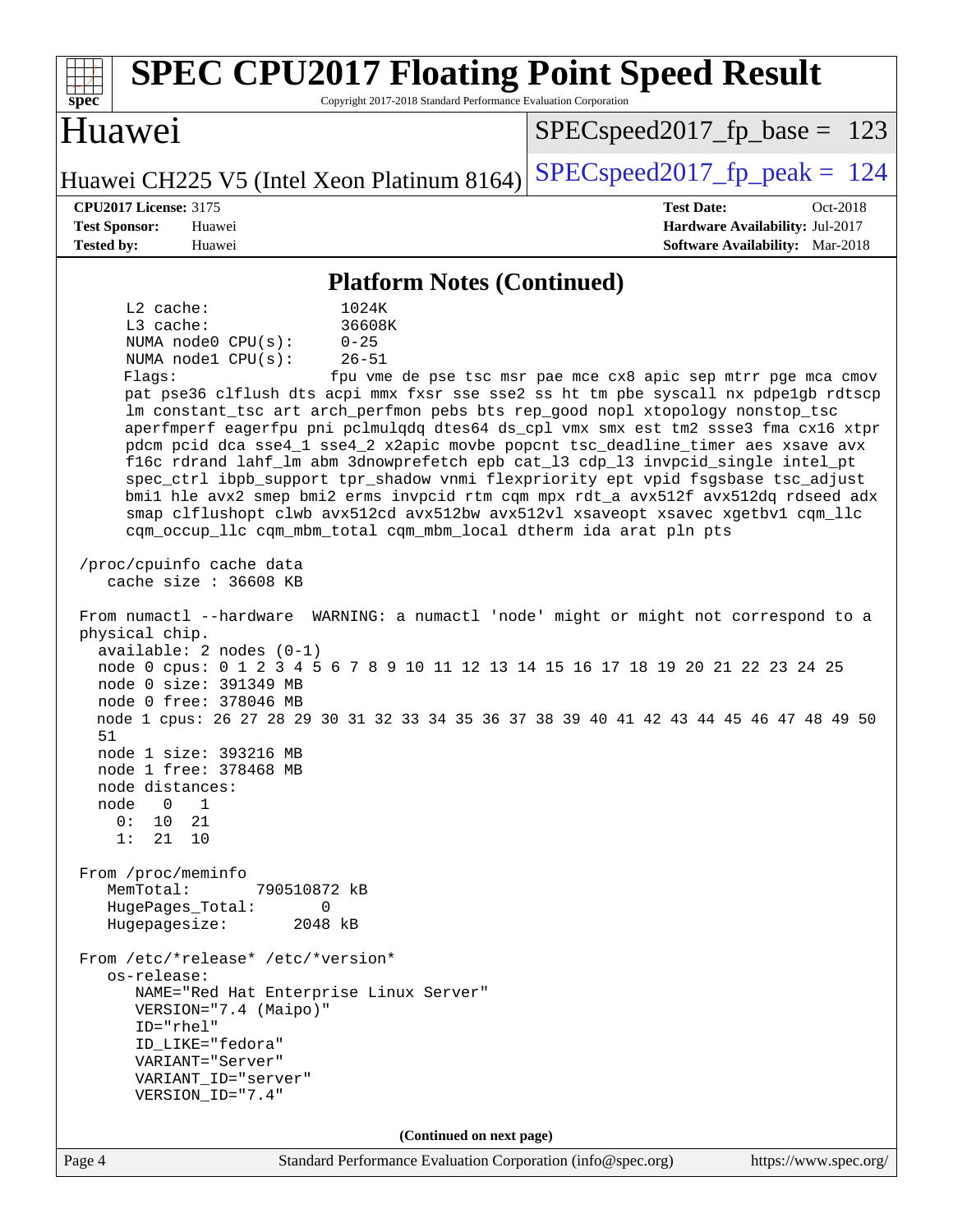#### **[spec](http://www.spec.org/) [SPEC CPU2017 Floating Point Speed Result](http://www.spec.org/auto/cpu2017/Docs/result-fields.html#SPECCPU2017FloatingPointSpeedResult)** Copyright 2017-2018 Standard Performance Evaluation Corporation Huawei Huawei CH225 V5 (Intel Xeon Platinum 8164) [SPECspeed2017\\_fp\\_peak =](http://www.spec.org/auto/cpu2017/Docs/result-fields.html#SPECspeed2017fppeak)  $124$ SPECspeed2017 fp base =  $123$ **[CPU2017 License:](http://www.spec.org/auto/cpu2017/Docs/result-fields.html#CPU2017License)** 3175 **[Test Date:](http://www.spec.org/auto/cpu2017/Docs/result-fields.html#TestDate)** Oct-2018 **[Test Sponsor:](http://www.spec.org/auto/cpu2017/Docs/result-fields.html#TestSponsor)** Huawei **[Hardware Availability:](http://www.spec.org/auto/cpu2017/Docs/result-fields.html#HardwareAvailability)** Jul-2017 **[Tested by:](http://www.spec.org/auto/cpu2017/Docs/result-fields.html#Testedby)** Huawei **[Software Availability:](http://www.spec.org/auto/cpu2017/Docs/result-fields.html#SoftwareAvailability)** Mar-2018 **[Platform Notes \(Continued\)](http://www.spec.org/auto/cpu2017/Docs/result-fields.html#PlatformNotes)** PRETTY\_NAME="Red Hat Enterprise Linux Server 7.4 (Maipo)" redhat-release: Red Hat Enterprise Linux Server release 7.4 (Maipo) system-release: Red Hat Enterprise Linux Server release 7.4 (Maipo) system-release-cpe: cpe:/o:redhat:enterprise\_linux:7.4:ga:server uname -a: Linux localhost.localdomain 3.10.0-693.11.6.el7.x86\_64 #1 SMP Thu Dec 28 14:23:39 EST 2017 x86\_64 x86\_64 x86\_64 GNU/Linux run-level 3 Oct 8 23:12 SPEC is set to: /spec2017 Filesystem Type Size Used Avail Use% Mounted on /dev/sda2 xfs 720G 33G 688G 5% / Additional information from dmidecode follows. WARNING: Use caution when you interpret this section. The 'dmidecode' program reads system data which is "intended to allow hardware to be accurately determined", but the intent may not be met, as there are frequent changes to hardware, firmware, and the "DMTF SMBIOS" standard. BIOS INSYDE Corp. 0.80 06/27/2018 Memory: 24x Samsung M393A4K40BB2-CTD 32 GB 2 rank 2666 (End of data from sysinfo program) **[Compiler Version Notes](http://www.spec.org/auto/cpu2017/Docs/result-fields.html#CompilerVersionNotes)** ============================================================================== CC 619.lbm\_s(base) 638.imagick\_s(base, peak) 644.nab\_s(base, peak) ----------------------------------------------------------------------------- icc (ICC) 18.0.2 20180210 Copyright (C) 1985-2018 Intel Corporation. All rights reserved. ------------------------------------------------------------------------------ ============================================================================== CC 619.lbm\_s(peak) ----------------------------------------------------------------------------- icc (ICC) 18.0.2 20180210 Copyright (C) 1985-2018 Intel Corporation. All rights reserved. ------------------------------------------------------------------------------ ============================================================================== FC 607.cactuBSSN s(base, peak) ----------------------------------------------------------------------------- icpc (ICC) 18.0.2 20180210 Copyright (C) 1985-2018 Intel Corporation. All rights reserved. **(Continued on next page)**

Page 5 Standard Performance Evaluation Corporation [\(info@spec.org\)](mailto:info@spec.org) <https://www.spec.org/>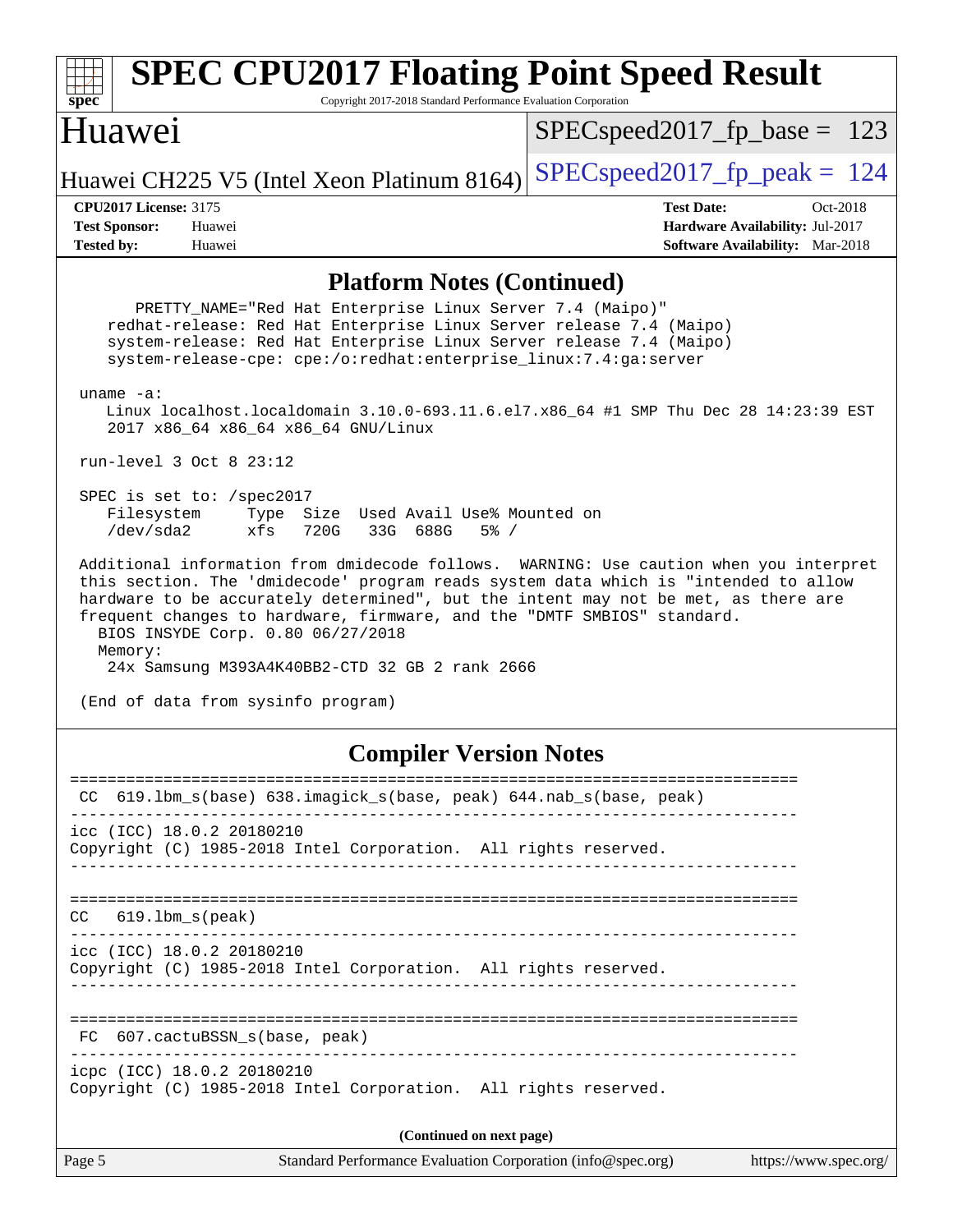| <b>SPEC CPU2017 Floating Point Speed Result</b><br>Copyright 2017-2018 Standard Performance Evaluation Corporation<br>spec <sup>®</sup>                                                          |                                                                                                     |  |  |  |
|--------------------------------------------------------------------------------------------------------------------------------------------------------------------------------------------------|-----------------------------------------------------------------------------------------------------|--|--|--|
| Huawei                                                                                                                                                                                           | $SPEC speed2017_fp\_base = 123$                                                                     |  |  |  |
| Huawei CH225 V5 (Intel Xeon Platinum 8164)                                                                                                                                                       | $SPEC speed2017_fp\_peak = 124$                                                                     |  |  |  |
| <b>CPU2017 License: 3175</b><br><b>Test Sponsor:</b><br>Huawei<br><b>Tested by:</b><br>Huawei                                                                                                    | <b>Test Date:</b><br>Oct-2018<br>Hardware Availability: Jul-2017<br>Software Availability: Mar-2018 |  |  |  |
| <b>Compiler Version Notes (Continued)</b>                                                                                                                                                        |                                                                                                     |  |  |  |
| icc (ICC) 18.0.2 20180210<br>Copyright (C) 1985-2018 Intel Corporation. All rights reserved.<br>ifort (IFORT) 18.0.2 20180210<br>Copyright (C) 1985-2018 Intel Corporation. All rights reserved. |                                                                                                     |  |  |  |
| FC 603.bwaves_s(base) 649.fotonik3d_s(base) 654.roms_s(base, peak)                                                                                                                               |                                                                                                     |  |  |  |
| ifort (IFORT) 18.0.2 20180210<br>Copyright (C) 1985-2018 Intel Corporation. All rights reserved.                                                                                                 |                                                                                                     |  |  |  |
| 603.bwaves_s(peak) 649.fotonik3d_s(peak)<br>FC.                                                                                                                                                  |                                                                                                     |  |  |  |
| ifort (IFORT) 18.0.2 20180210<br>Copyright (C) 1985-2018 Intel Corporation. All rights reserved.                                                                                                 |                                                                                                     |  |  |  |
| $CC$ 621.wrf_s(base) 627.cam4_s(base, peak) 628.pop2_s(base)                                                                                                                                     |                                                                                                     |  |  |  |
| ifort (IFORT) 18.0.2 20180210<br>Copyright (C) 1985-2018 Intel Corporation. All rights reserved.<br>icc (ICC) 18.0.2 20180210<br>Copyright (C) 1985-2018 Intel Corporation. All rights reserved. |                                                                                                     |  |  |  |
|                                                                                                                                                                                                  |                                                                                                     |  |  |  |
| $621.wrf_s(peak) 628.pop2_s(peak)$<br>CC                                                                                                                                                         |                                                                                                     |  |  |  |
| ifort (IFORT) 18.0.2 20180210<br>Copyright (C) 1985-2018 Intel Corporation. All rights reserved.<br>icc (ICC) 18.0.2 20180210                                                                    |                                                                                                     |  |  |  |
| Copyright (C) 1985-2018 Intel Corporation. All rights reserved.                                                                                                                                  |                                                                                                     |  |  |  |
| <b>Base Compiler Invocation</b>                                                                                                                                                                  |                                                                                                     |  |  |  |
| C benchmarks:<br>$\text{icc}$ -m64 -std=c11                                                                                                                                                      |                                                                                                     |  |  |  |
| Fortran benchmarks:<br>ifort -m64                                                                                                                                                                |                                                                                                     |  |  |  |
| (Continued on next page)                                                                                                                                                                         |                                                                                                     |  |  |  |
| Standard Performance Evaluation Corporation (info@spec.org)<br>Page 6                                                                                                                            | https://www.spec.org/                                                                               |  |  |  |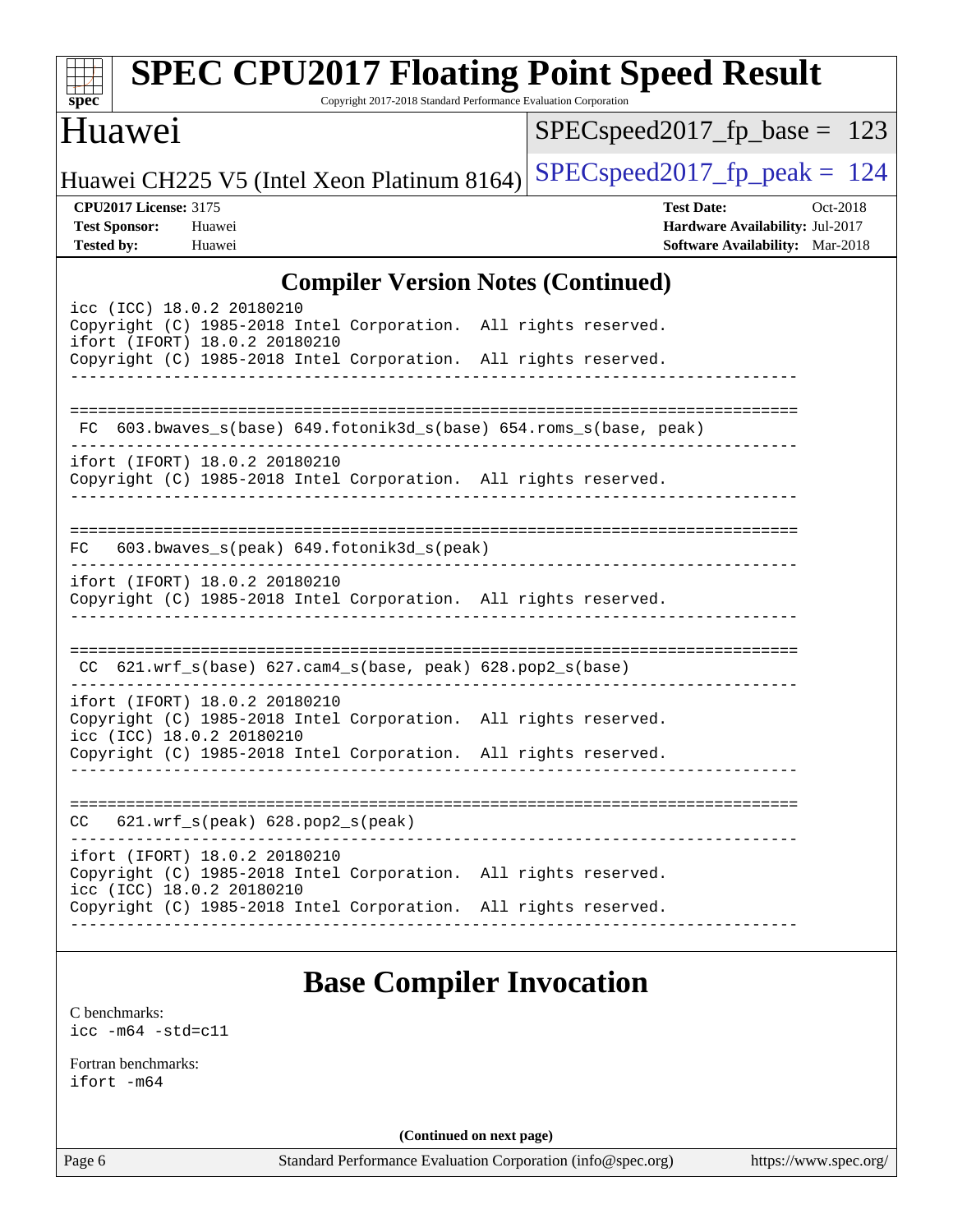

# **[SPEC CPU2017 Floating Point Speed Result](http://www.spec.org/auto/cpu2017/Docs/result-fields.html#SPECCPU2017FloatingPointSpeedResult)**

Copyright 2017-2018 Standard Performance Evaluation Corporation

### Huawei

SPECspeed2017 fp base =  $123$ 

Huawei CH225 V5 (Intel Xeon Platinum 8164) SPECspeed2017\_fp\_peak  $= 124$ 

**[CPU2017 License:](http://www.spec.org/auto/cpu2017/Docs/result-fields.html#CPU2017License)** 3175 **[Test Date:](http://www.spec.org/auto/cpu2017/Docs/result-fields.html#TestDate)** Oct-2018 **[Test Sponsor:](http://www.spec.org/auto/cpu2017/Docs/result-fields.html#TestSponsor)** Huawei **[Hardware Availability:](http://www.spec.org/auto/cpu2017/Docs/result-fields.html#HardwareAvailability)** Jul-2017 **[Tested by:](http://www.spec.org/auto/cpu2017/Docs/result-fields.html#Testedby)** Huawei **[Software Availability:](http://www.spec.org/auto/cpu2017/Docs/result-fields.html#SoftwareAvailability)** Mar-2018

## **[Base Compiler Invocation \(Continued\)](http://www.spec.org/auto/cpu2017/Docs/result-fields.html#BaseCompilerInvocation)**

[Benchmarks using both Fortran and C](http://www.spec.org/auto/cpu2017/Docs/result-fields.html#BenchmarksusingbothFortranandC): [ifort -m64](http://www.spec.org/cpu2017/results/res2018q4/cpu2017-20181011-09154.flags.html#user_CC_FCbase_intel_ifort_64bit_24f2bb282fbaeffd6157abe4f878425411749daecae9a33200eee2bee2fe76f3b89351d69a8130dd5949958ce389cf37ff59a95e7a40d588e8d3a57e0c3fd751) [icc -m64 -std=c11](http://www.spec.org/cpu2017/results/res2018q4/cpu2017-20181011-09154.flags.html#user_CC_FCbase_intel_icc_64bit_c11_33ee0cdaae7deeeab2a9725423ba97205ce30f63b9926c2519791662299b76a0318f32ddfffdc46587804de3178b4f9328c46fa7c2b0cd779d7a61945c91cd35)

[Benchmarks using Fortran, C, and C++:](http://www.spec.org/auto/cpu2017/Docs/result-fields.html#BenchmarksusingFortranCandCXX) [icpc -m64](http://www.spec.org/cpu2017/results/res2018q4/cpu2017-20181011-09154.flags.html#user_CC_CXX_FCbase_intel_icpc_64bit_4ecb2543ae3f1412ef961e0650ca070fec7b7afdcd6ed48761b84423119d1bf6bdf5cad15b44d48e7256388bc77273b966e5eb805aefd121eb22e9299b2ec9d9) [icc -m64 -std=c11](http://www.spec.org/cpu2017/results/res2018q4/cpu2017-20181011-09154.flags.html#user_CC_CXX_FCbase_intel_icc_64bit_c11_33ee0cdaae7deeeab2a9725423ba97205ce30f63b9926c2519791662299b76a0318f32ddfffdc46587804de3178b4f9328c46fa7c2b0cd779d7a61945c91cd35) [ifort -m64](http://www.spec.org/cpu2017/results/res2018q4/cpu2017-20181011-09154.flags.html#user_CC_CXX_FCbase_intel_ifort_64bit_24f2bb282fbaeffd6157abe4f878425411749daecae9a33200eee2bee2fe76f3b89351d69a8130dd5949958ce389cf37ff59a95e7a40d588e8d3a57e0c3fd751)

### **[Base Portability Flags](http://www.spec.org/auto/cpu2017/Docs/result-fields.html#BasePortabilityFlags)**

 603.bwaves\_s: [-DSPEC\\_LP64](http://www.spec.org/cpu2017/results/res2018q4/cpu2017-20181011-09154.flags.html#suite_basePORTABILITY603_bwaves_s_DSPEC_LP64) 607.cactuBSSN\_s: [-DSPEC\\_LP64](http://www.spec.org/cpu2017/results/res2018q4/cpu2017-20181011-09154.flags.html#suite_basePORTABILITY607_cactuBSSN_s_DSPEC_LP64) 619.lbm\_s: [-DSPEC\\_LP64](http://www.spec.org/cpu2017/results/res2018q4/cpu2017-20181011-09154.flags.html#suite_basePORTABILITY619_lbm_s_DSPEC_LP64) 621.wrf\_s: [-DSPEC\\_LP64](http://www.spec.org/cpu2017/results/res2018q4/cpu2017-20181011-09154.flags.html#suite_basePORTABILITY621_wrf_s_DSPEC_LP64) [-DSPEC\\_CASE\\_FLAG](http://www.spec.org/cpu2017/results/res2018q4/cpu2017-20181011-09154.flags.html#b621.wrf_s_baseCPORTABILITY_DSPEC_CASE_FLAG) [-convert big\\_endian](http://www.spec.org/cpu2017/results/res2018q4/cpu2017-20181011-09154.flags.html#user_baseFPORTABILITY621_wrf_s_convert_big_endian_c3194028bc08c63ac5d04de18c48ce6d347e4e562e8892b8bdbdc0214820426deb8554edfa529a3fb25a586e65a3d812c835984020483e7e73212c4d31a38223) 627.cam4\_s: [-DSPEC\\_LP64](http://www.spec.org/cpu2017/results/res2018q4/cpu2017-20181011-09154.flags.html#suite_basePORTABILITY627_cam4_s_DSPEC_LP64) [-DSPEC\\_CASE\\_FLAG](http://www.spec.org/cpu2017/results/res2018q4/cpu2017-20181011-09154.flags.html#b627.cam4_s_baseCPORTABILITY_DSPEC_CASE_FLAG) 628.pop2\_s: [-DSPEC\\_LP64](http://www.spec.org/cpu2017/results/res2018q4/cpu2017-20181011-09154.flags.html#suite_basePORTABILITY628_pop2_s_DSPEC_LP64) [-DSPEC\\_CASE\\_FLAG](http://www.spec.org/cpu2017/results/res2018q4/cpu2017-20181011-09154.flags.html#b628.pop2_s_baseCPORTABILITY_DSPEC_CASE_FLAG) [-convert big\\_endian](http://www.spec.org/cpu2017/results/res2018q4/cpu2017-20181011-09154.flags.html#user_baseFPORTABILITY628_pop2_s_convert_big_endian_c3194028bc08c63ac5d04de18c48ce6d347e4e562e8892b8bdbdc0214820426deb8554edfa529a3fb25a586e65a3d812c835984020483e7e73212c4d31a38223) [-assume byterecl](http://www.spec.org/cpu2017/results/res2018q4/cpu2017-20181011-09154.flags.html#user_baseFPORTABILITY628_pop2_s_assume_byterecl_7e47d18b9513cf18525430bbf0f2177aa9bf368bc7a059c09b2c06a34b53bd3447c950d3f8d6c70e3faf3a05c8557d66a5798b567902e8849adc142926523472) 638.imagick\_s: [-DSPEC\\_LP64](http://www.spec.org/cpu2017/results/res2018q4/cpu2017-20181011-09154.flags.html#suite_basePORTABILITY638_imagick_s_DSPEC_LP64) 644.nab\_s: [-DSPEC\\_LP64](http://www.spec.org/cpu2017/results/res2018q4/cpu2017-20181011-09154.flags.html#suite_basePORTABILITY644_nab_s_DSPEC_LP64) 649.fotonik3d\_s: [-DSPEC\\_LP64](http://www.spec.org/cpu2017/results/res2018q4/cpu2017-20181011-09154.flags.html#suite_basePORTABILITY649_fotonik3d_s_DSPEC_LP64) 654.roms\_s: [-DSPEC\\_LP64](http://www.spec.org/cpu2017/results/res2018q4/cpu2017-20181011-09154.flags.html#suite_basePORTABILITY654_roms_s_DSPEC_LP64)

## **[Base Optimization Flags](http://www.spec.org/auto/cpu2017/Docs/result-fields.html#BaseOptimizationFlags)**

#### [C benchmarks](http://www.spec.org/auto/cpu2017/Docs/result-fields.html#Cbenchmarks):

[-Wl,-z,muldefs](http://www.spec.org/cpu2017/results/res2018q4/cpu2017-20181011-09154.flags.html#user_CCbase_link_force_multiple1_b4cbdb97b34bdee9ceefcfe54f4c8ea74255f0b02a4b23e853cdb0e18eb4525ac79b5a88067c842dd0ee6996c24547a27a4b99331201badda8798ef8a743f577) [-xCORE-AVX2](http://www.spec.org/cpu2017/results/res2018q4/cpu2017-20181011-09154.flags.html#user_CCbase_f-xCORE-AVX2) [-ipo](http://www.spec.org/cpu2017/results/res2018q4/cpu2017-20181011-09154.flags.html#user_CCbase_f-ipo) [-O3](http://www.spec.org/cpu2017/results/res2018q4/cpu2017-20181011-09154.flags.html#user_CCbase_f-O3) [-no-prec-div](http://www.spec.org/cpu2017/results/res2018q4/cpu2017-20181011-09154.flags.html#user_CCbase_f-no-prec-div) [-qopt-prefetch](http://www.spec.org/cpu2017/results/res2018q4/cpu2017-20181011-09154.flags.html#user_CCbase_f-qopt-prefetch) [-ffinite-math-only](http://www.spec.org/cpu2017/results/res2018q4/cpu2017-20181011-09154.flags.html#user_CCbase_f_finite_math_only_cb91587bd2077682c4b38af759c288ed7c732db004271a9512da14a4f8007909a5f1427ecbf1a0fb78ff2a814402c6114ac565ca162485bbcae155b5e4258871) [-qopt-mem-layout-trans=3](http://www.spec.org/cpu2017/results/res2018q4/cpu2017-20181011-09154.flags.html#user_CCbase_f-qopt-mem-layout-trans_de80db37974c74b1f0e20d883f0b675c88c3b01e9d123adea9b28688d64333345fb62bc4a798493513fdb68f60282f9a726aa07f478b2f7113531aecce732043) [-qopenmp](http://www.spec.org/cpu2017/results/res2018q4/cpu2017-20181011-09154.flags.html#user_CCbase_qopenmp_16be0c44f24f464004c6784a7acb94aca937f053568ce72f94b139a11c7c168634a55f6653758ddd83bcf7b8463e8028bb0b48b77bcddc6b78d5d95bb1df2967) [-DSPEC\\_OPENMP](http://www.spec.org/cpu2017/results/res2018q4/cpu2017-20181011-09154.flags.html#suite_CCbase_DSPEC_OPENMP) [-L/usr/local/je5.0.1-64/lib](http://www.spec.org/cpu2017/results/res2018q4/cpu2017-20181011-09154.flags.html#user_CCbase_jemalloc_link_path64_4b10a636b7bce113509b17f3bd0d6226c5fb2346b9178c2d0232c14f04ab830f976640479e5c33dc2bcbbdad86ecfb6634cbbd4418746f06f368b512fced5394) [-ljemalloc](http://www.spec.org/cpu2017/results/res2018q4/cpu2017-20181011-09154.flags.html#user_CCbase_jemalloc_link_lib_d1249b907c500fa1c0672f44f562e3d0f79738ae9e3c4a9c376d49f265a04b9c99b167ecedbf6711b3085be911c67ff61f150a17b3472be731631ba4d0471706)

[Fortran benchmarks](http://www.spec.org/auto/cpu2017/Docs/result-fields.html#Fortranbenchmarks):

[-Wl,-z,muldefs](http://www.spec.org/cpu2017/results/res2018q4/cpu2017-20181011-09154.flags.html#user_FCbase_link_force_multiple1_b4cbdb97b34bdee9ceefcfe54f4c8ea74255f0b02a4b23e853cdb0e18eb4525ac79b5a88067c842dd0ee6996c24547a27a4b99331201badda8798ef8a743f577) [-DSPEC\\_OPENMP](http://www.spec.org/cpu2017/results/res2018q4/cpu2017-20181011-09154.flags.html#suite_FCbase_DSPEC_OPENMP) [-xCORE-AVX2](http://www.spec.org/cpu2017/results/res2018q4/cpu2017-20181011-09154.flags.html#user_FCbase_f-xCORE-AVX2) [-ipo](http://www.spec.org/cpu2017/results/res2018q4/cpu2017-20181011-09154.flags.html#user_FCbase_f-ipo) [-O3](http://www.spec.org/cpu2017/results/res2018q4/cpu2017-20181011-09154.flags.html#user_FCbase_f-O3) [-no-prec-div](http://www.spec.org/cpu2017/results/res2018q4/cpu2017-20181011-09154.flags.html#user_FCbase_f-no-prec-div) [-qopt-prefetch](http://www.spec.org/cpu2017/results/res2018q4/cpu2017-20181011-09154.flags.html#user_FCbase_f-qopt-prefetch) [-ffinite-math-only](http://www.spec.org/cpu2017/results/res2018q4/cpu2017-20181011-09154.flags.html#user_FCbase_f_finite_math_only_cb91587bd2077682c4b38af759c288ed7c732db004271a9512da14a4f8007909a5f1427ecbf1a0fb78ff2a814402c6114ac565ca162485bbcae155b5e4258871) [-qopt-mem-layout-trans=3](http://www.spec.org/cpu2017/results/res2018q4/cpu2017-20181011-09154.flags.html#user_FCbase_f-qopt-mem-layout-trans_de80db37974c74b1f0e20d883f0b675c88c3b01e9d123adea9b28688d64333345fb62bc4a798493513fdb68f60282f9a726aa07f478b2f7113531aecce732043) [-qopenmp](http://www.spec.org/cpu2017/results/res2018q4/cpu2017-20181011-09154.flags.html#user_FCbase_qopenmp_16be0c44f24f464004c6784a7acb94aca937f053568ce72f94b139a11c7c168634a55f6653758ddd83bcf7b8463e8028bb0b48b77bcddc6b78d5d95bb1df2967) [-nostandard-realloc-lhs](http://www.spec.org/cpu2017/results/res2018q4/cpu2017-20181011-09154.flags.html#user_FCbase_f_2003_std_realloc_82b4557e90729c0f113870c07e44d33d6f5a304b4f63d4c15d2d0f1fab99f5daaed73bdb9275d9ae411527f28b936061aa8b9c8f2d63842963b95c9dd6426b8a) [-L/usr/local/je5.0.1-64/lib](http://www.spec.org/cpu2017/results/res2018q4/cpu2017-20181011-09154.flags.html#user_FCbase_jemalloc_link_path64_4b10a636b7bce113509b17f3bd0d6226c5fb2346b9178c2d0232c14f04ab830f976640479e5c33dc2bcbbdad86ecfb6634cbbd4418746f06f368b512fced5394) [-ljemalloc](http://www.spec.org/cpu2017/results/res2018q4/cpu2017-20181011-09154.flags.html#user_FCbase_jemalloc_link_lib_d1249b907c500fa1c0672f44f562e3d0f79738ae9e3c4a9c376d49f265a04b9c99b167ecedbf6711b3085be911c67ff61f150a17b3472be731631ba4d0471706)

#### [Benchmarks using both Fortran and C](http://www.spec.org/auto/cpu2017/Docs/result-fields.html#BenchmarksusingbothFortranandC):

[-Wl,-z,muldefs](http://www.spec.org/cpu2017/results/res2018q4/cpu2017-20181011-09154.flags.html#user_CC_FCbase_link_force_multiple1_b4cbdb97b34bdee9ceefcfe54f4c8ea74255f0b02a4b23e853cdb0e18eb4525ac79b5a88067c842dd0ee6996c24547a27a4b99331201badda8798ef8a743f577) [-xCORE-AVX2](http://www.spec.org/cpu2017/results/res2018q4/cpu2017-20181011-09154.flags.html#user_CC_FCbase_f-xCORE-AVX2) [-ipo](http://www.spec.org/cpu2017/results/res2018q4/cpu2017-20181011-09154.flags.html#user_CC_FCbase_f-ipo) [-O3](http://www.spec.org/cpu2017/results/res2018q4/cpu2017-20181011-09154.flags.html#user_CC_FCbase_f-O3) [-no-prec-div](http://www.spec.org/cpu2017/results/res2018q4/cpu2017-20181011-09154.flags.html#user_CC_FCbase_f-no-prec-div) [-qopt-prefetch](http://www.spec.org/cpu2017/results/res2018q4/cpu2017-20181011-09154.flags.html#user_CC_FCbase_f-qopt-prefetch) [-ffinite-math-only](http://www.spec.org/cpu2017/results/res2018q4/cpu2017-20181011-09154.flags.html#user_CC_FCbase_f_finite_math_only_cb91587bd2077682c4b38af759c288ed7c732db004271a9512da14a4f8007909a5f1427ecbf1a0fb78ff2a814402c6114ac565ca162485bbcae155b5e4258871) [-qopt-mem-layout-trans=3](http://www.spec.org/cpu2017/results/res2018q4/cpu2017-20181011-09154.flags.html#user_CC_FCbase_f-qopt-mem-layout-trans_de80db37974c74b1f0e20d883f0b675c88c3b01e9d123adea9b28688d64333345fb62bc4a798493513fdb68f60282f9a726aa07f478b2f7113531aecce732043) [-qopenmp](http://www.spec.org/cpu2017/results/res2018q4/cpu2017-20181011-09154.flags.html#user_CC_FCbase_qopenmp_16be0c44f24f464004c6784a7acb94aca937f053568ce72f94b139a11c7c168634a55f6653758ddd83bcf7b8463e8028bb0b48b77bcddc6b78d5d95bb1df2967) [-DSPEC\\_OPENMP](http://www.spec.org/cpu2017/results/res2018q4/cpu2017-20181011-09154.flags.html#suite_CC_FCbase_DSPEC_OPENMP) [-nostandard-realloc-lhs](http://www.spec.org/cpu2017/results/res2018q4/cpu2017-20181011-09154.flags.html#user_CC_FCbase_f_2003_std_realloc_82b4557e90729c0f113870c07e44d33d6f5a304b4f63d4c15d2d0f1fab99f5daaed73bdb9275d9ae411527f28b936061aa8b9c8f2d63842963b95c9dd6426b8a) [-L/usr/local/je5.0.1-64/lib](http://www.spec.org/cpu2017/results/res2018q4/cpu2017-20181011-09154.flags.html#user_CC_FCbase_jemalloc_link_path64_4b10a636b7bce113509b17f3bd0d6226c5fb2346b9178c2d0232c14f04ab830f976640479e5c33dc2bcbbdad86ecfb6634cbbd4418746f06f368b512fced5394) [-ljemalloc](http://www.spec.org/cpu2017/results/res2018q4/cpu2017-20181011-09154.flags.html#user_CC_FCbase_jemalloc_link_lib_d1249b907c500fa1c0672f44f562e3d0f79738ae9e3c4a9c376d49f265a04b9c99b167ecedbf6711b3085be911c67ff61f150a17b3472be731631ba4d0471706)

#### [Benchmarks using Fortran, C, and C++:](http://www.spec.org/auto/cpu2017/Docs/result-fields.html#BenchmarksusingFortranCandCXX)

```
-Wl,-z,muldefs -xCORE-AVX2 -ipo -O3 -no-prec-div -qopt-prefetch
-ffinite-math-only -qopt-mem-layout-trans=3 -qopenmp -DSPEC_OPENMP
-nostandard-realloc-lhs -L/usr/local/je5.0.1-64/lib -ljemalloc
```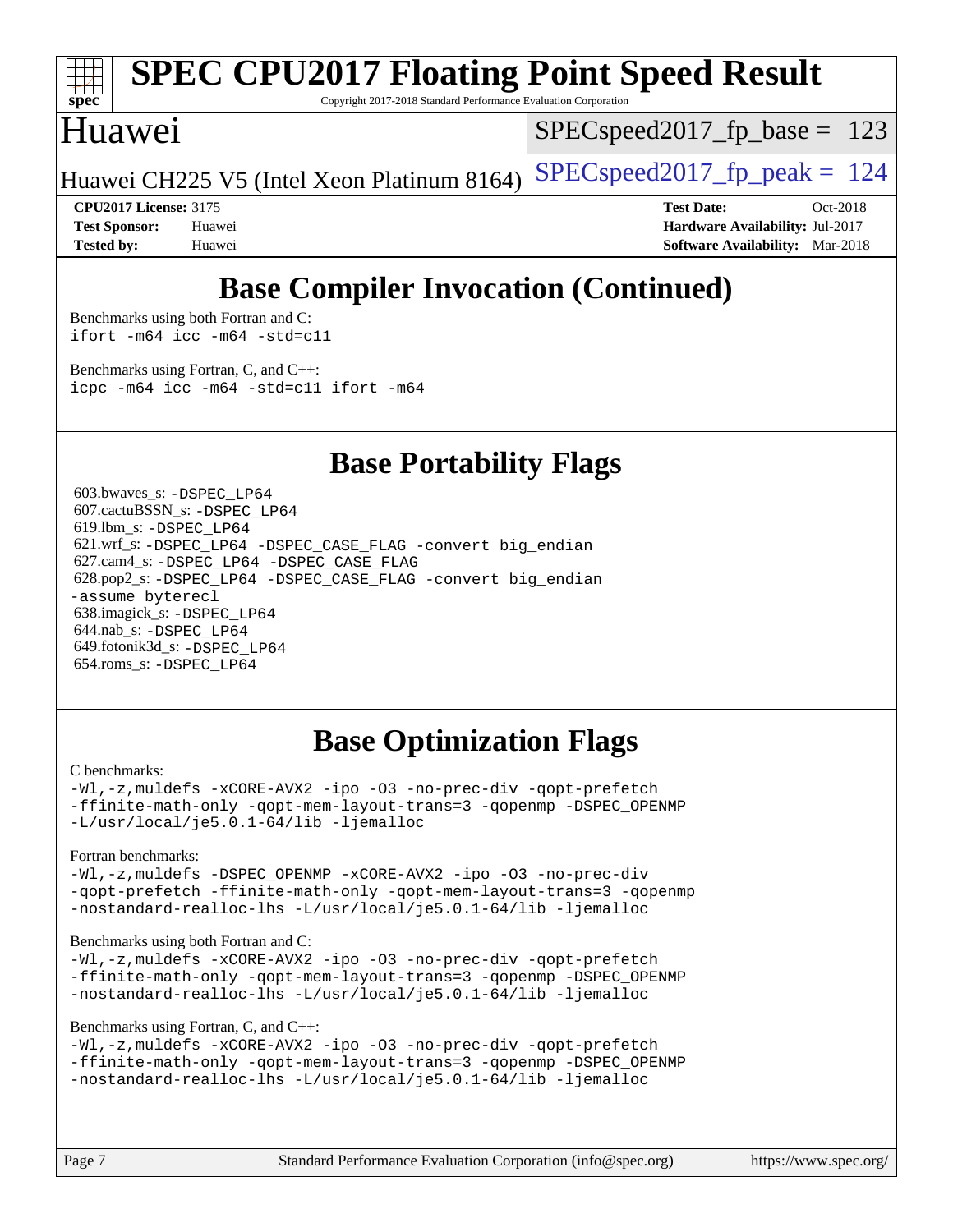|                                   | <b>SPEC CPU2017 Floating Point Speed Result</b>                 |                                        |  |  |  |  |
|-----------------------------------|-----------------------------------------------------------------|----------------------------------------|--|--|--|--|
| $Spec^*$                          | Copyright 2017-2018 Standard Performance Evaluation Corporation |                                        |  |  |  |  |
| Huawei                            |                                                                 | $SPEC speed2017_f p\_base = 123$       |  |  |  |  |
|                                   | Huawei CH225 V5 (Intel Xeon Platinum 8164)                      | $SPEC speed2017_fp_peak = 124$         |  |  |  |  |
| <b>CPU2017 License: 3175</b>      |                                                                 | <b>Test Date:</b><br>Oct-2018          |  |  |  |  |
| <b>Test Sponsor:</b>              | Huawei                                                          | Hardware Availability: Jul-2017        |  |  |  |  |
| <b>Tested by:</b>                 | Huawei                                                          | <b>Software Availability:</b> Mar-2018 |  |  |  |  |
| C benchmarks:                     | <b>Peak Compiler Invocation</b>                                 |                                        |  |  |  |  |
| $\text{icc}$ -m64 -std=c11        |                                                                 |                                        |  |  |  |  |
| Fortran benchmarks:<br>ifort -m64 |                                                                 |                                        |  |  |  |  |

[Benchmarks using both Fortran and C](http://www.spec.org/auto/cpu2017/Docs/result-fields.html#BenchmarksusingbothFortranandC): [ifort -m64](http://www.spec.org/cpu2017/results/res2018q4/cpu2017-20181011-09154.flags.html#user_CC_FCpeak_intel_ifort_64bit_24f2bb282fbaeffd6157abe4f878425411749daecae9a33200eee2bee2fe76f3b89351d69a8130dd5949958ce389cf37ff59a95e7a40d588e8d3a57e0c3fd751) [icc -m64 -std=c11](http://www.spec.org/cpu2017/results/res2018q4/cpu2017-20181011-09154.flags.html#user_CC_FCpeak_intel_icc_64bit_c11_33ee0cdaae7deeeab2a9725423ba97205ce30f63b9926c2519791662299b76a0318f32ddfffdc46587804de3178b4f9328c46fa7c2b0cd779d7a61945c91cd35)

[Benchmarks using Fortran, C, and C++](http://www.spec.org/auto/cpu2017/Docs/result-fields.html#BenchmarksusingFortranCandCXX): [icpc -m64](http://www.spec.org/cpu2017/results/res2018q4/cpu2017-20181011-09154.flags.html#user_CC_CXX_FCpeak_intel_icpc_64bit_4ecb2543ae3f1412ef961e0650ca070fec7b7afdcd6ed48761b84423119d1bf6bdf5cad15b44d48e7256388bc77273b966e5eb805aefd121eb22e9299b2ec9d9) [icc -m64 -std=c11](http://www.spec.org/cpu2017/results/res2018q4/cpu2017-20181011-09154.flags.html#user_CC_CXX_FCpeak_intel_icc_64bit_c11_33ee0cdaae7deeeab2a9725423ba97205ce30f63b9926c2519791662299b76a0318f32ddfffdc46587804de3178b4f9328c46fa7c2b0cd779d7a61945c91cd35) [ifort -m64](http://www.spec.org/cpu2017/results/res2018q4/cpu2017-20181011-09154.flags.html#user_CC_CXX_FCpeak_intel_ifort_64bit_24f2bb282fbaeffd6157abe4f878425411749daecae9a33200eee2bee2fe76f3b89351d69a8130dd5949958ce389cf37ff59a95e7a40d588e8d3a57e0c3fd751)

### **[Peak Portability Flags](http://www.spec.org/auto/cpu2017/Docs/result-fields.html#PeakPortabilityFlags)**

Same as Base Portability Flags

## **[Peak Optimization Flags](http://www.spec.org/auto/cpu2017/Docs/result-fields.html#PeakOptimizationFlags)**

[C benchmarks](http://www.spec.org/auto/cpu2017/Docs/result-fields.html#Cbenchmarks):

619.lbm\_s: basepeak = yes

638.imagick\_s: basepeak = yes

644.nab\_s: basepeak = yes

[Fortran benchmarks](http://www.spec.org/auto/cpu2017/Docs/result-fields.html#Fortranbenchmarks):

603.bwaves\_s: basepeak = yes

649.fotonik3d\_s: basepeak = yes

 $654$ .roms\_s: basepeak = yes

[Benchmarks using both Fortran and C](http://www.spec.org/auto/cpu2017/Docs/result-fields.html#BenchmarksusingbothFortranandC):

| $621.wrf$ _s: -prof-qen(pass 1) -prof-use(pass 2) -02 -xCORE-AVX2 |
|-------------------------------------------------------------------|
| -gopt-prefetch -ipo -03 -ffinite-math-only -no-prec-div           |
| -gopt-mem-layout-trans=3 -DSPEC SUPPRESS OPENMP -gopenmp          |
| -DSPEC OPENMP -nostandard-realloc-lhs                             |

**(Continued on next page)**

Page 8 Standard Performance Evaluation Corporation [\(info@spec.org\)](mailto:info@spec.org) <https://www.spec.org/>